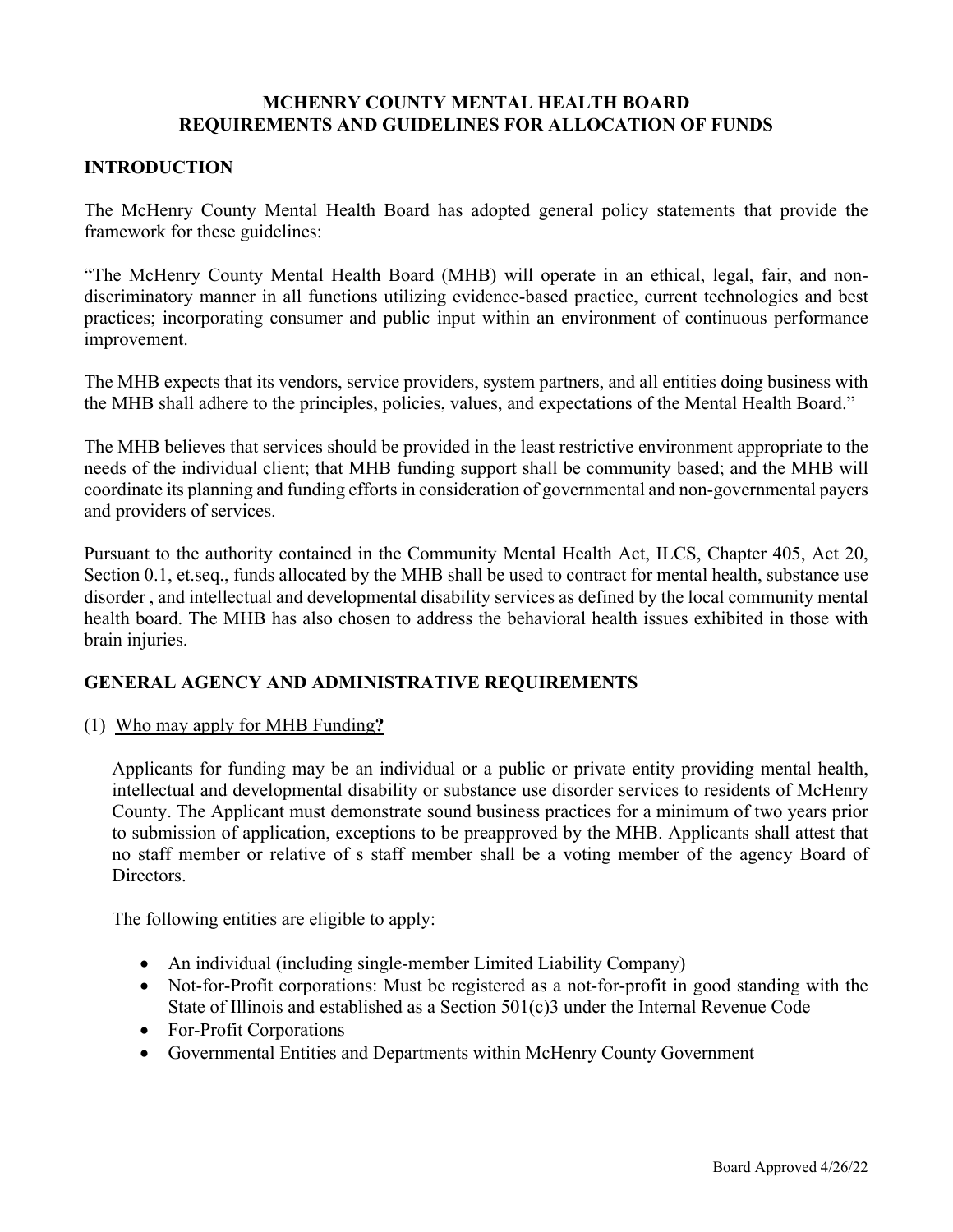Through the funding application and review process, all entities must demonstrate financial accountability, reliability, and stability, as well as appropriate service of value to the persons to be served as determined by the MHB.

 All applicants must also demonstrate compliance with MHB Network values of: individual, family and youth driven care; cultural competency; evidence based and best practices; community based; outcomes driven; cross system collaboration which supports resiliency and recovery of those receiving services.

# **Administrative Requirements of Applicants:**

- (a) If a corporation, must have corporate by-laws that at a minimum specify the number of members of the board and include a board rotation policy, describe policies for recruitment, nomination and election of board members and officers, address removal and replacement of board members, reference committee structures and term limits for each board office and MHB strongly recommends the by-laws encourage consumer representation on the board,
- (b) Have policies ensuring nondiscrimination in the acceptance of clients, employment of personnel, and appointment to the board of directors or in any other respect on the basis of race, color, creed, religion, ancestry, national origin, age, mental or physical disability, sex, marital status, order of protection status, pregnancy, military status, unfavorable discharge from military service, citizenship status, sexual orientation including gender-related identity whether or not traditionally associated with the person's designated sex at birth, or any other basis prohibited by applicable federal, state, or local fair employment laws or regulations.
- (c) Services shall not be denied based on a client's inability to pay.
- (d) Demonstrate a willingness and ability to enter into networking agreements or contracts with other providers in order to avoid overlapping services and coordinate care.
- (e) Cooperate fully in program evaluation and onsite monitoring as conducted by MHB staff pursuant to the mandate contained in the Community Mental Health Act and funding contracts. This may include making available for inspection by the MHB copies of all funding applications and awards to/from any local, state, or federal government department or agency and copies of site, monitoring, compliance, licensure/certification, accreditation, evaluation, and audit visits performed by any funding authority.
- (f) Cooperate fully with and adhere to the attendance requirements of the Network Council, Quality Management Committee and Intake Coordinators meetings assuring quality improvement processes for system impact within the Network of funded agencies.
- (g) Provide services to each eligible client in accordance with a written individual plan (where applicable) which identifies client needs and strengths as determined by assessment.
- (h) Comply with all applicable Illinois and Federal laws and regulations with respect to safeguarding the use and disclosure of confidential information about recipients of services.
- (i) Have admission and discharge policies and procedures set forth in writing and available for review.
- (j) Demonstrate that professional staff are licensed, registered, or certified by the State of Illinois, as applicable to the discipline and current Illinois regulations/requirements.
- (k) Demonstrate that all program facilities are in compliance with applicable State of Illinois licensure requirements and local ordinances with regard to fire, building, zoning, sanitation, and health and safety requirements.
- (l) Attest that they will not use MHB funds:
	- To engage in proselytizing activities with consumers and/or require worship or religious instructional activities as a condition of participation.
	- For direct or indirect medical (physical health) services that are not related to mental health, substance use disorder or intellectual and developmental disabilities.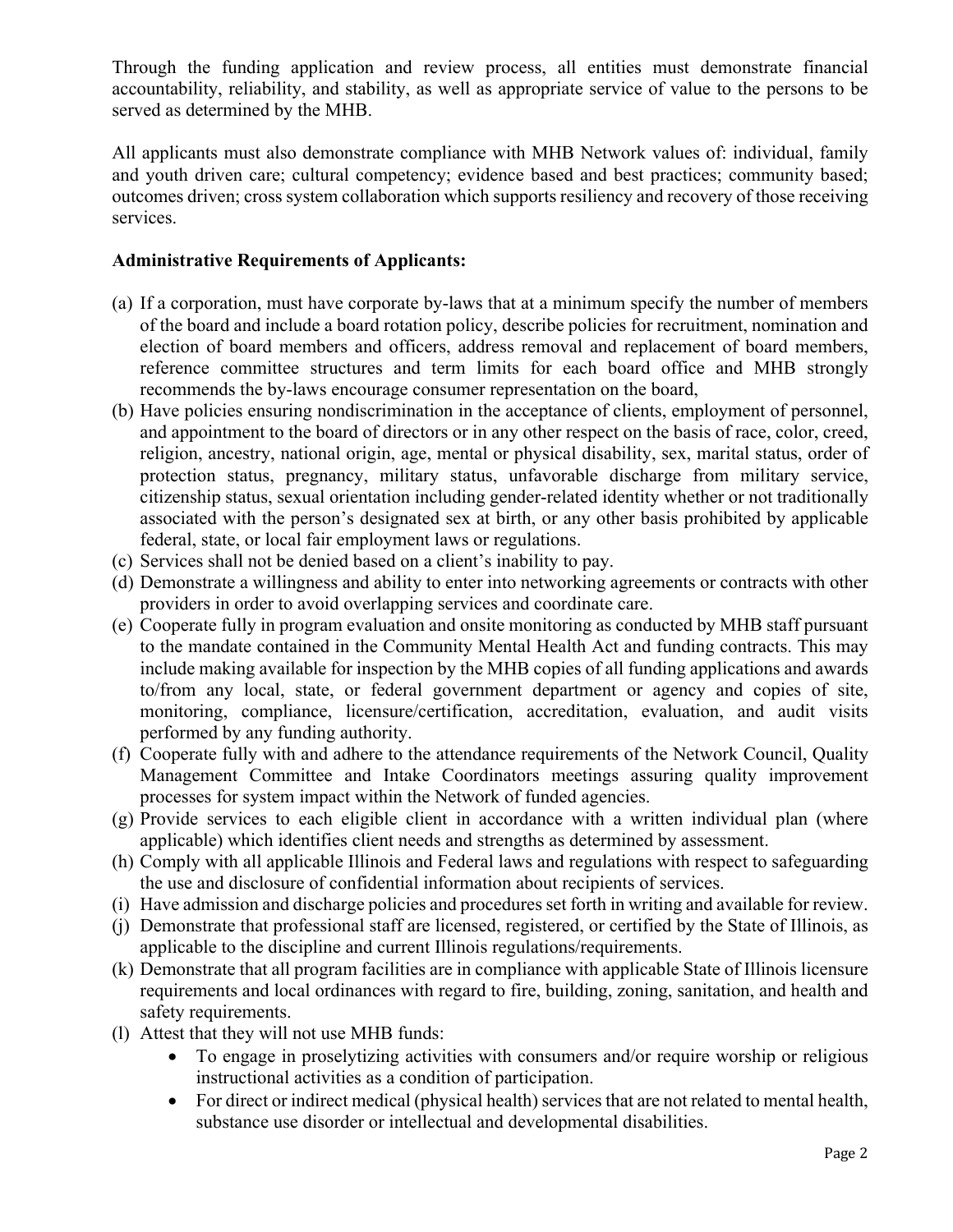- To supplant funding for programs or services under the jurisdiction of public school systems.
- To augment or supplant funding from any other federal or state source prohibiting such action and/or subject to coordination of benefits.

The Mental Health Board reserves the right to contact the applicant's funding sources with or without applicant's notice or knowledge to confirm compliance with all non-supplanting or supplemental funds and/or certification/accreditation standards.

# (2) Accreditation Expectations of Applicants

In accordance with the standards for a Network with CARF International (hereinafter CARF) accreditation, the MHB has implemented a quality and compliance review process for all participating providers, regardless of size of budget, with which the MHB enters into a Funding Agreement. For service delivery networks, this quality review applies to network-related service provision and business practices which can be met in the following ways: (1) CARF accreditation of the participating provider, (2) accreditation of the participating provider by another nationally or CARF recognized accrediting organization, or (3) if the participating Provider is unaccredited, MHB implementation of a regular onsite review process of the Provider that addresses the Provider's application of identified CARF standards for service provision and business practices.

# (3) Fiscal Expectation for All Applicants

- (a) The organization shall be managed in a manner consistent with sound fiscal standards and shall maintain written policies and procedures regarding its fiscal activities, including but not limited to payroll, purchasing, internal controls, cash management, relevant fee schedules, contracts, billing and risk management.
- (b) Organizations will be held to the MHB approved budgets per each program awarded funds, with the allowance of budget movement between category lines equaling the lesser of (10%) of the donating category or \$3,000.00 in total. Total allowance for movement within the program budget is limited to \$3,000 per year. A financial reconciliation of MHB payments to actual expenses related to Standard Grant/Purchase of Position contracts will be required at year end, with unexpended or disallowed amounts returned to MHB. Financial reconciliation requirements are promulgated within funding agreements.
- (c) MHB funds are restricted for use in the program(s) described in the contract(s) concerning obligation of funding. For grant and/or purchase of position contracts, MHB funds in excess of actual reimbursable expenses by the program are subject to recovery.
- (d) If indirect expenses will be charged to the award, the organization's cost allocation plan must be submitted to MHB and the expenses in line with the plan or the expenses will be disallowed.
- (e) Organizations will establish and maintain an accrual accounting system in accordance with generally accepted accounting principles to include a level of documentation, classification of entries and audit trails. Cash basis accounting systems to be considered on a limited basis and subject to MHB approval.
	- All accounting entries must be supported by appropriate source documents.
	- All fiscal records shall be maintained for five  $(5)$  years after the end of each contract(s) term, and if need still remains, such as unresolved issues arising from an audit or legal process, related records must be retained until the matter is completely resolved.
	- Amounts charged to MHB funded cost centers for personnel services must be based on documented payrolls. Payrolls must be supported by time and attendance records for individual employees (as applicable).
	- The MHB may establish additional accounting requirements for any funded programs.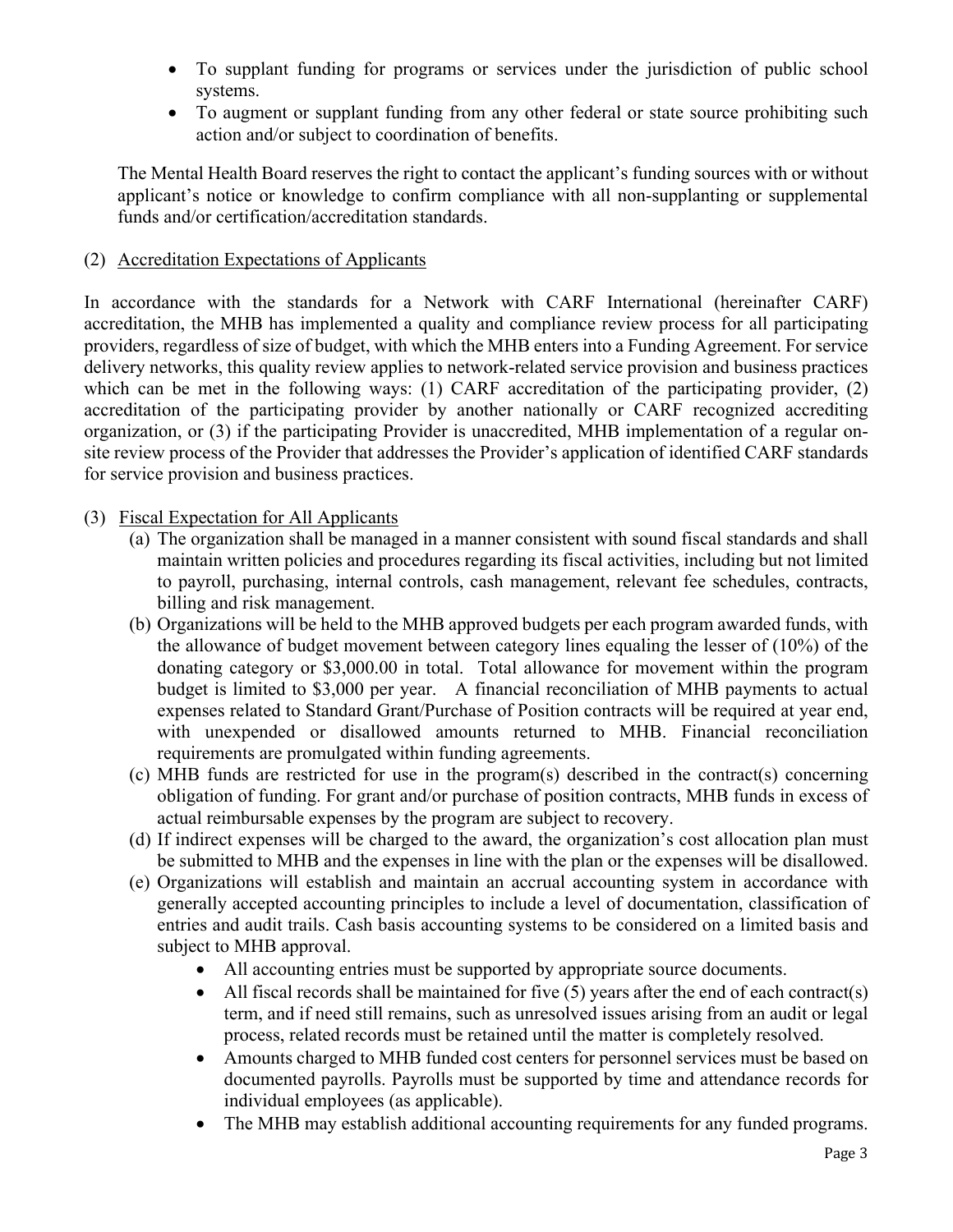- MHB funds may only be used for expenses that are reasonable, necessary and related to the provision of services as specified in the contract. All allowable expenses that can be identified to a specific MHB funded program should be charged to that program on a direct basis. Any allowable reimbursable expenses indirectly identified to an MHB funded program must be allocated similarly to all programs, both funded and nonfunded, in an equitable manner.
- The following is a listing of non-allowable expenses:
	- (1) Bad debts;
	- (2) Contingency reserve fund contributions;
	- (3) Contributions and donations,
	- (4) Entertainment;
	- (5) Purchase of alcohol:
	- (6) Compensation for board members;
	- (7) Fines and penalties;
	- (8) Interest expense;

(9) Rental income received must be used to reduce the reimbursable expense by MHB funds for the item rented;

(10) Capital expenditures greater than \$5,000 unless funds are specified for such purpose;

(11) Supplanting funding from another revenue stream. The boards may delay allocation decisions when anticipated funds from other sources may be influenced by their decisions;

(12) Expenses or items not otherwise approved through the budget or budget amendment process or in excess of approved/amended budget;

(13) Expenses incurred outside the term of the contract;

(14) Contributions to any political candidate or party or to other non-MHB program purposes;

(15) Excessive administrative costs including:

- Any indirect administrative cost rate in excess of 20% of the non-administrative portion of the budget, unless approved by the Board;
- Any indirect administrative costs that exceed those approved in the program/service budget;
- Any indirect administrative costs for which an organization's cost allocation plan has not been submitted and deemed acceptable to MHB.

(16) The MHB at its discretion may elect not to fund an application based on what is deemed to be in the best interest of the county;

(17) Lobbying costs

(18) Supplementation of state or federal funds and/or subject to coordination of benefits.

(f) Each agency is required to submit an annual independent financial audit unless otherwise waived by MHB. Refer to the Financial Audit Requirements – Funded Providers policy attached. Failure to meet these audit requirements shall be cause for termination or suspension of MHB funding. If the audit includes a management letter, this document and any report of corrective action must also be made available for MHB inspection. Any exceptions to these requirements must be preapproved by the MHB.

# **ALLOCATION AND DECISION PROCESS**

1) All MHB allocation and contracting decisions are made in meetings open to the public and in accordance with the MHB Contractual Relationships – Funding Allocations Policy. Allocation decisions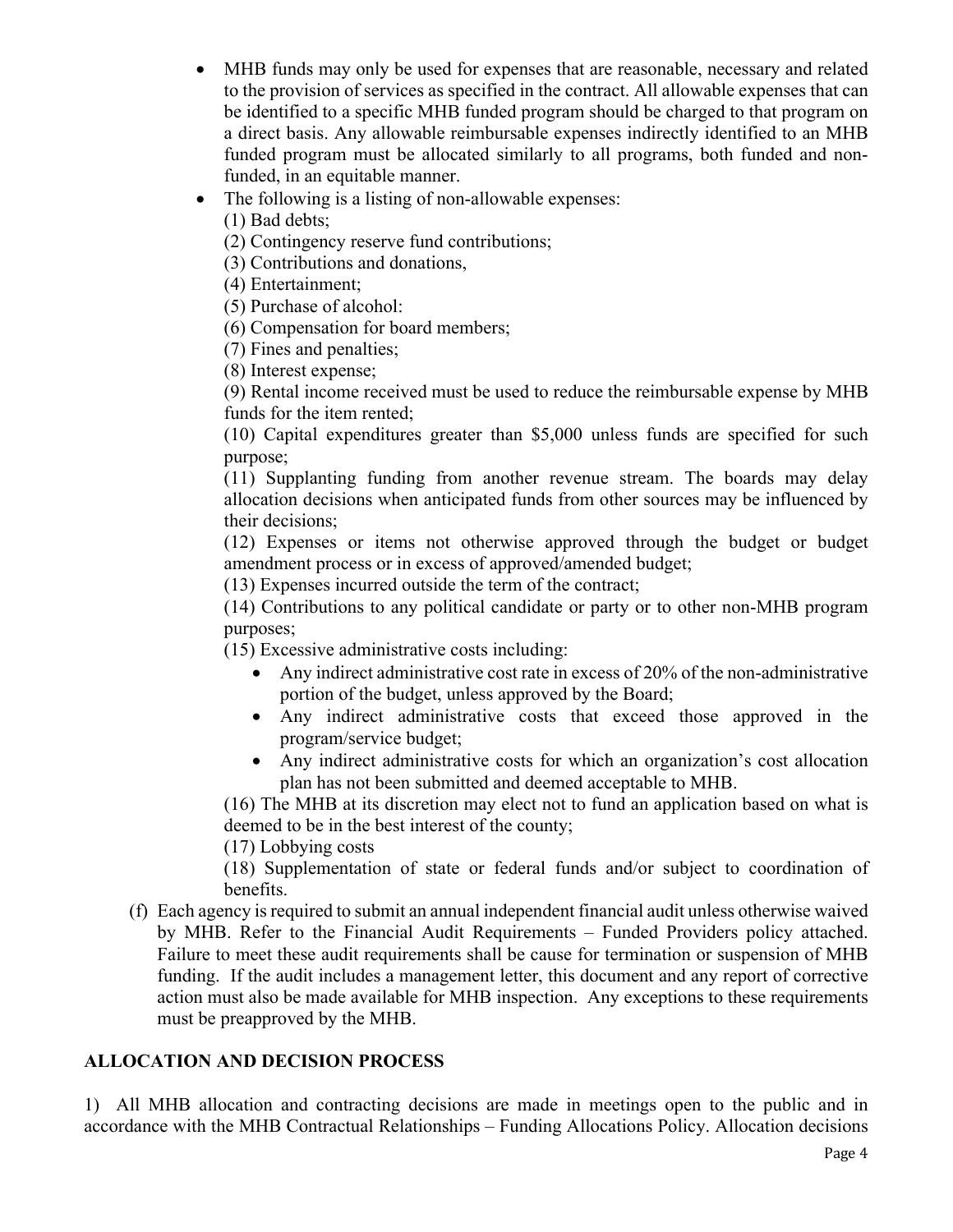will be based on statutory mandates, priorities and defined criteria related to the findings of various needs assessment activities sponsored by the MHB. To the extent possible, final decisions will be predicated on how well an application aligns with the statutory mandates, MHB established priorities and rubric criteria.

The MHB application for funding process shall include the following steps:

- (a) Public notification of the availability of funding shall be issued via email to currently funded agencies; Notice of Funding Availability or Request for Funding Proposals on the MHB website and announcement in a prominent newspaper once the Board approves the release of the application process. This announcement will provide information necessary for an organization to submit an application for funding and how to request access to application materials.
- (b) Funding priorities and criteria will be reviewed each fiscal year, identifying the funding application process and timeline.
- (c) All potential applicants must register in the Foundant Grant Lifecycle Management System. Access to application(s) follows completion of the registration process.
- (d) Organization must submit, in MHB's required format and using MHB templates as part of the application, a budget containing anticipated revenues and expenditures for carrying out the purposes of the award When organization or third parties support a portion of expenses associated with the award, the budget includes the non-MHB as well as MHB share of expenses. Final budgets shall be approved by the MHB.
- (e) Technical assistance regarding compliance with MHB requirements will be made available upon request at any time prior to the due date of the application predicated on staff time available.
- (f) Application due date will be specified in the public notice and accessible on the MHB webpage www.mc708.org.
- (g) Access to submitted application(s) will be provided to Board member(s) of the MHB in a medium preferred by the Board member.
- (h) MHB Staff and Board members will complete a review of each application.
- (i) The MHB may require some or all applicants to provide written responses or be present at Board or committee meetings to answer questions about funding application(s).
- (j) Allocation decisions of the MHB are final and not subject to reconsideration unless at MHB's initiation.
- (k) It is the intent of the MHB not to consider out-of-cycle funding requests or proposals routinely.

2) As necessary, the Executive Director shall engage and consult with other public and private agencies for purposes of planning and contracting for delivery of services. The Board may award and/or reallocate funding without a Special Allocation process.

# **THE AWARD PROCESS, CONTRACTS, AND AMENDMENTS**

1. Award Procedures:

Agencies awarded MHB funds shall receive notification indicating program allocation(s). This will state the amount of the funds awarded, the effective time period of the award, and the services/program/project to be delivered utilizing the funds.

2. Contracting Format and Implementation Procedures:

Once allocations are authorized by the MHB, staff will implement the funding plan and initiate the contracting process. The contract shall include the boilerplate (i.e., standard language and provisions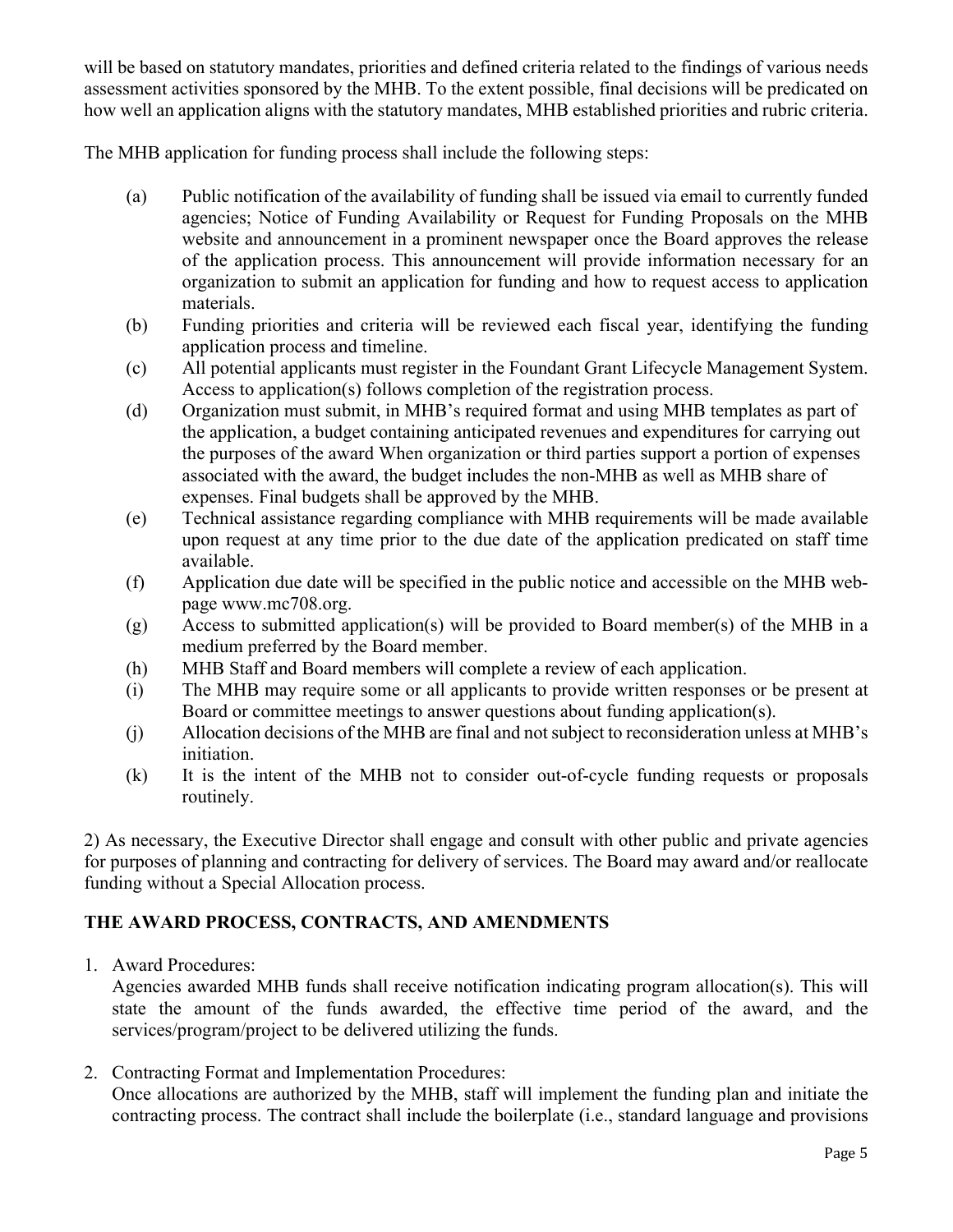applicable to all contracts), the program work plan, rate schedule (for fee for service contracts), special conditions (if applicable), and required financial information. Within the context of the final allocations, the staff is authorized to negotiate and complete the contracts, budgets, and work plans. Execution of the contracts requires the signatures of the respective Executive Directors and Presidents (or Authorized Designees). The contract period is December 1 through November 30. A Work Plan will be established as part of contract execution to outline outcomes and parameters for the delivery of service. These documents are executed by the Authorized Designees and may be subject to amendment per MHB approval.

## 3. Types of MHB Contracts:

The contract format decision rests with the MHB and is based on the appropriateness of the format with the objectives of the program plan.

(a) Standard Grant Contract.

Payment is predicated on the budget and obligations associated with the contract. Typically, payments are divided into equal monthly amounts over the term of the contract. If approved by the Board, grant contracts may include a one-time lump sum payment as needed. Reconciliation of payments to actual expenditures shall be submitted to MHB at the six months and at the end of MHB's fiscal year, and unspent dollars will be returned to the MHB by December 31 following MHB's November 30 fiscal year end. Accountability is tied to defined outcomes, performance measures and service data Grants are typically funded to ensure access to a particular level of care or to underwrite the cost of infrastructure needed for the program.

(b) Pay-for-Performance Grant Contract

Payment is predicated on the performance obligations associated with the contract. Typically, payments are divided into equal monthly amounts over the term of the contract. Accountability is tied to defined performance measures. These grants are typically funded to ensure access to a particular level of care.

## (c) Fee for Service Contract.

Payment is driven by retrospective billing for units of service provided within the constraints of the contract maximum. Whenever possible and appropriate, MHB contracts will establish rates based on those used by the State of Illinois (e.g., Part 132, Medicaid Community Mental Health Services Program). The Provider must maintain sufficient documentation to show coordination of benefits and eligibility of funding. This responsibility lies solely on the Provider. The contract specifies the base rate.

(d) Independent Contractor Contract for Supportive Services

Payment is tied to a specific task or activity defined in the application and review responses. Typically, payment is tied to an hourly rate or completion of specific tasks (i.e., deliverables). Approved expenses associated with the contract shall be defined in the contract and included as a portion of the overall contract maximum. Individual services may require approval through a "warrant of need" process for treatment services.

## (e) Purchase of Position

This type of funding is used for contracts in which the MHB funding is paying for a particular staff position that is critical to the delivery of an approved program, project or service, but spends a percentage of time engaged in non-revenue generating activities. Engagement in revenue generating clinical service activity during the percentage of time supported with MHB funds is prohibited and considered supplementing and/or non-compliant with coordination of benefits. If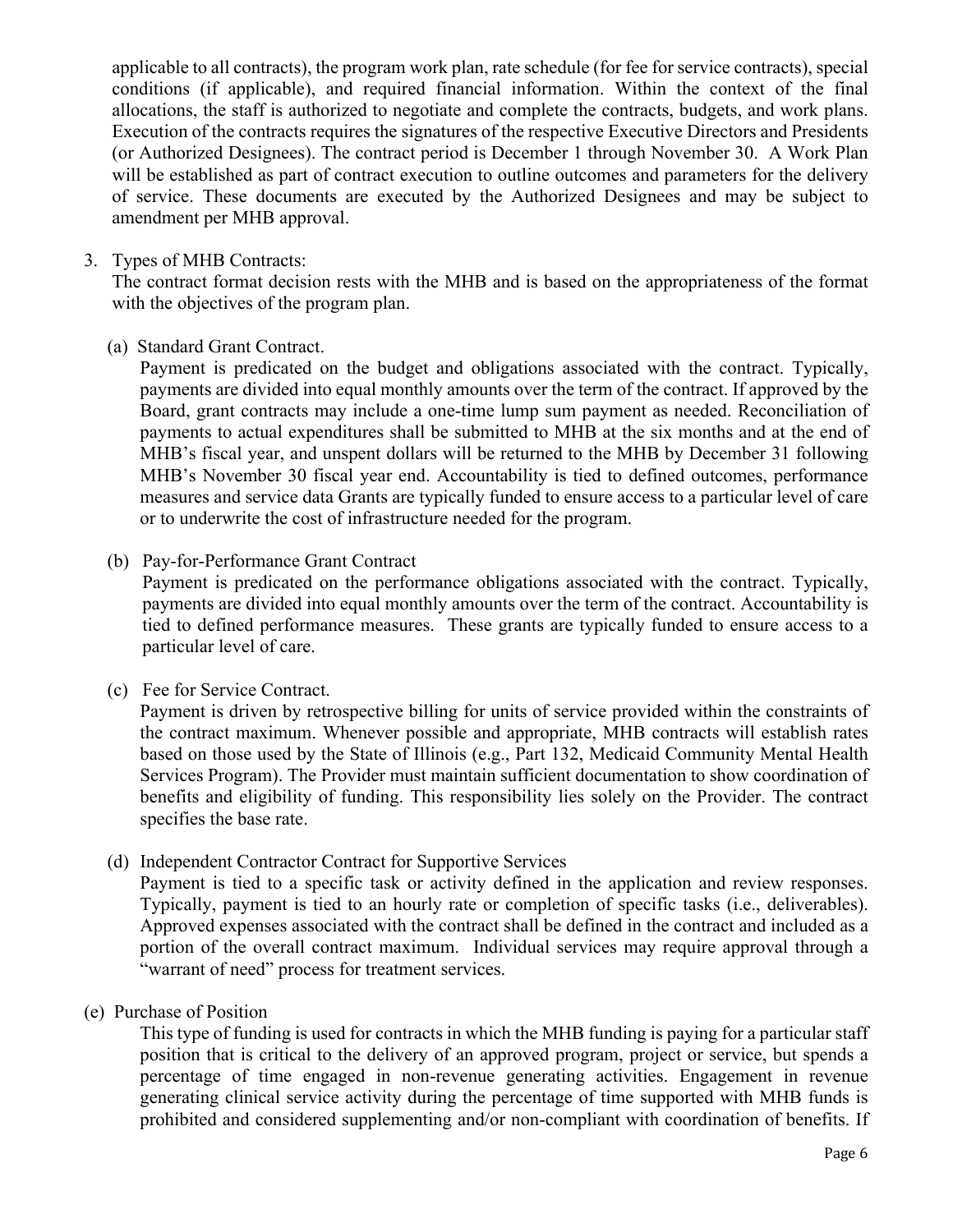the Purchase of Position is for a full time allocation, the staff member is limited to the activities consistent with the established Work Plan. Purchase of Position costs may include all position related expenses if agreed upon by the MHB and included in the approved budget. The MHB reserves the right to approve the credentials and qualifications of any candidate performing activities supported by Purchase of Position funding. Funding shall be reconciled to actual expenses at six months and at MHB fiscal year end, with unspent dollars returned by December 31 following MHB's November 30 fiscal year end.

(f) Mental Health Board Capital Requests

Any funded Agency in good standing may request capital funds from the Mental Health Board for capital expenditures specifically related to programs or services funded by the Mental Health Board. The agencies must be aware that the Mental Health Board does not routinely budget for these requests but will consider each request on a non-precedent setting, case-by-case basis. Request must be in writing to the Board outlining the program, the request supports, the total budget (including all revenue and expenditures related to the capital request,) a timeline for the implementation for the request, and identification of any other sources of funding. The calculation of percentage of cost attributable to Mental Health Board should also be included, based upon Mental Health Board covered program expenses to overall agency expenses (excluding the proposed capital expense). Priority consideration is given to those requests that directly impact life safety considerations. Capital requests may be excluded from funding eligibility if noted with a Notice of Funding Availability or Request for Funding Proposals.

(g) Intergovernmental Agreement

 The MHB, at its discretion, may enter into an intergovernmental agreement with other units of government, for the delivery of services or network enhancements.

4. Contract Amendments: The need for a contract amendment is driven by a change in conditions delineated in the original agreement. The provider is required to report changes that modify the administrative structure and/or implementation of the work plan. It is recognized that programs are dynamic, and it is prudent to make program adjustments to better meet overall goals and objectives. Contract Amendments shall be carried out pursuant to the MHB's Contractual Relationships – Funding Allocations Policy.

# **GENERAL REPORTING REQUIREMENTS FOR MHB FUNDING**

- 1. Provider Reporting Requirements:
	- (a) Financial, service, reconciliation, and outcome reporting requirements are delineated in the contract boilerplate and are subject to revision from year to year. In general, each funded agency is required to submit an annual audit (unless otherwise waived by MHB as defined in the Financial Audit Requirements – Funded Providers policy), monthly service data and/or quarterly or semiannual outcome reports.
	- (b) Change in the Provider's corporate status shall be reported to the MHB within 30 days of the change.
	- (c) Change in the Provider's accreditation status shall be reported to the MHB within 30 days of the change.
	- (d)The Provider shall notify the MHB about accreditation and/or licensing site visits by the State of Illinois or accrediting or certifying organizations during MHB compliance audits.
	- (e) Additional reporting requirements may be included as provisions of the contract.